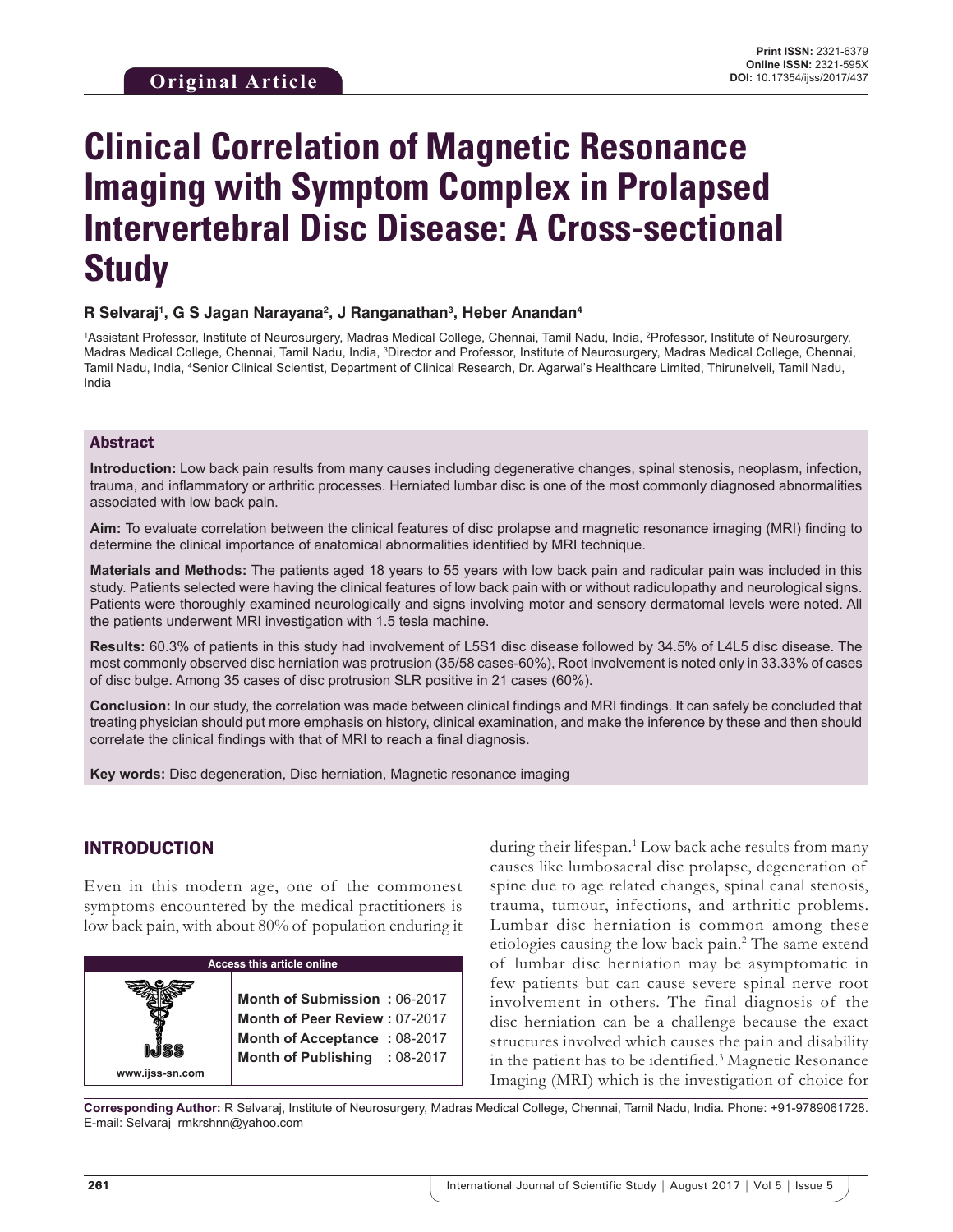lumbosacral disc diseases has to be correlated with the clinical symptoms complex of the patient. But there is a controversial relationship between the clinical history, MRI imaging findings and the final outcome of the patients with lumbosacral disc disease. MRI can delineate the alterations in the anatomy and tissue properties of the lumbosacral disc, which then has to be considered in the clinical context.<sup>4</sup> There is still a moderate correlation between the magnetic resonance imaging of disc herniation and the clinical symptoms. It is important to identify anatomic variations in MRI to correlate with symptom complex of the lumbar disc disease patients.<sup>5</sup> Therefore, a study for correlation between the clinical features of disc prolapse and MRI is necessary to determine the clinical significance of anatomical abnormalities identified by MRI.

#### **Aim**

To evaluate correlation between the clinical features of disc prolapse and magnetic resonance imaging (MRI) finding to determine the clinical importance of anatomical abnormalities identified by MRI technique.

#### MATERIALS AND METHODS

This study was conducted in Institute of Neurosurgery, Madras Medical College after obtaining proper clearance from Ethics Committee. The patients aged 18 years to 55 years with low back pain and radicular pain was included in this study. Patients selected were having the clinical features of low back pain with or without radiculopathy and neurological signs. Exclusion Criteria: Patients with previous history of Spinal trauma, Infection, Tumour, Lumbar canal stenosis, Spondylolisthesis, Cauda equine syndrome, Myelopathy, Metabolic spinal disease, Radiological multiple level of disc involvement, H/o spinal surgeries and Patients with pacemakers and metal prosthesis in the body were excluded in this study. Patients who were admitted underwent, routine physical examination, hip joint problems, abdominal wall hernia were ruled out. All the neurological symptoms were recorded. Patients were thoroughly examined neurologically and signs involving motor and sensory dermatomal levels were noted. All the patients underwent MRI investigation with 1.5 tesla machine. The findings analysed were the various of Types of Disc herniation-bulge, protrusion and extrusion, Nerve root compression, Modic changes and the disc morphology. The radiological level of involvement with MRI examination was also noted. The results were analysed, the clinical symptoms and signs and the MRI findings were correlated. Statistical study was done to find the association of clinical symptoms complex and the MRI findings.

#### RESULTS

The most common age group affected is between 41-50 years with 21 cases noted among 58 (36.2%). The male patients are more affected than female patients with 39 cases noted among 58 (67.2). With regards to employment patients involved in hard labour work were more affected than patients with sedentary life style (62.1% vs 37.9%). 60.3% of patients in this study had involvement of L5S1 disc disease followed by 34.5% of L4L5 disc disease.

The most commonly observed disc herniation was protrusion (35/58 cases-60%), followed by disc bulge (15/58 cases-25.9%) and the least was disc extrusion (8/58 cases-14%) (Table 1). Nerve root compression was noted in only 55.2% of cases of total disc disease.

It was more commonly associated with disc protrusion with 60% of cases of disc protrusion having nerve root compression. When comparing the nerve root compression in protrusion and in the other 2 disc morphologies put together it was note that the two-sided P value is < 0.0001, considered extremely significant. S1 root was most commonly involved 32.8% followed by L5 root involvement -27.6%.Also in few cases poly radicular involvement was noted in 19 % of cases. There is no significant correlation between clinically suspected nerve root involvement based on sensory involvement and the radiological level of disc disease (p-0.641). The absence of DTR does not correlate with radiological diagnosis (p value 0.083). SLR was positive in 70.7% of cases with disc disease (41/58 patients). Femoral stretch test was positive in 10.3%(6/58) and correlation was highly significant between femoral stretch test positivity and upper level lumbar disc disease. Irrespective of whether motor or sensory or DTR involvement a clinical diagnosis of nerve root involvement correlates significantly with radiological level of disc disease (Table 2).

Root involvement is noted only in 33.33% of cases of disc bulge. And there is highly significantly correlation between root involvement and level of disc disease. Straight leg raising test was positive in 14/15 patient with disc bulge. There was significant correlation between straight leg raising test positivity and presence of disc bulge (p- 0.025) (Table 3).

|  |  |  | Table 1: Types of disc herniation |
|--|--|--|-----------------------------------|
|--|--|--|-----------------------------------|

| <b>Disc herniation</b> | <b>Percentage of patients</b> |
|------------------------|-------------------------------|
| <b>Bulge</b>           | 30                            |
| Protrusion             | 60                            |
| Extrusion              | 14                            |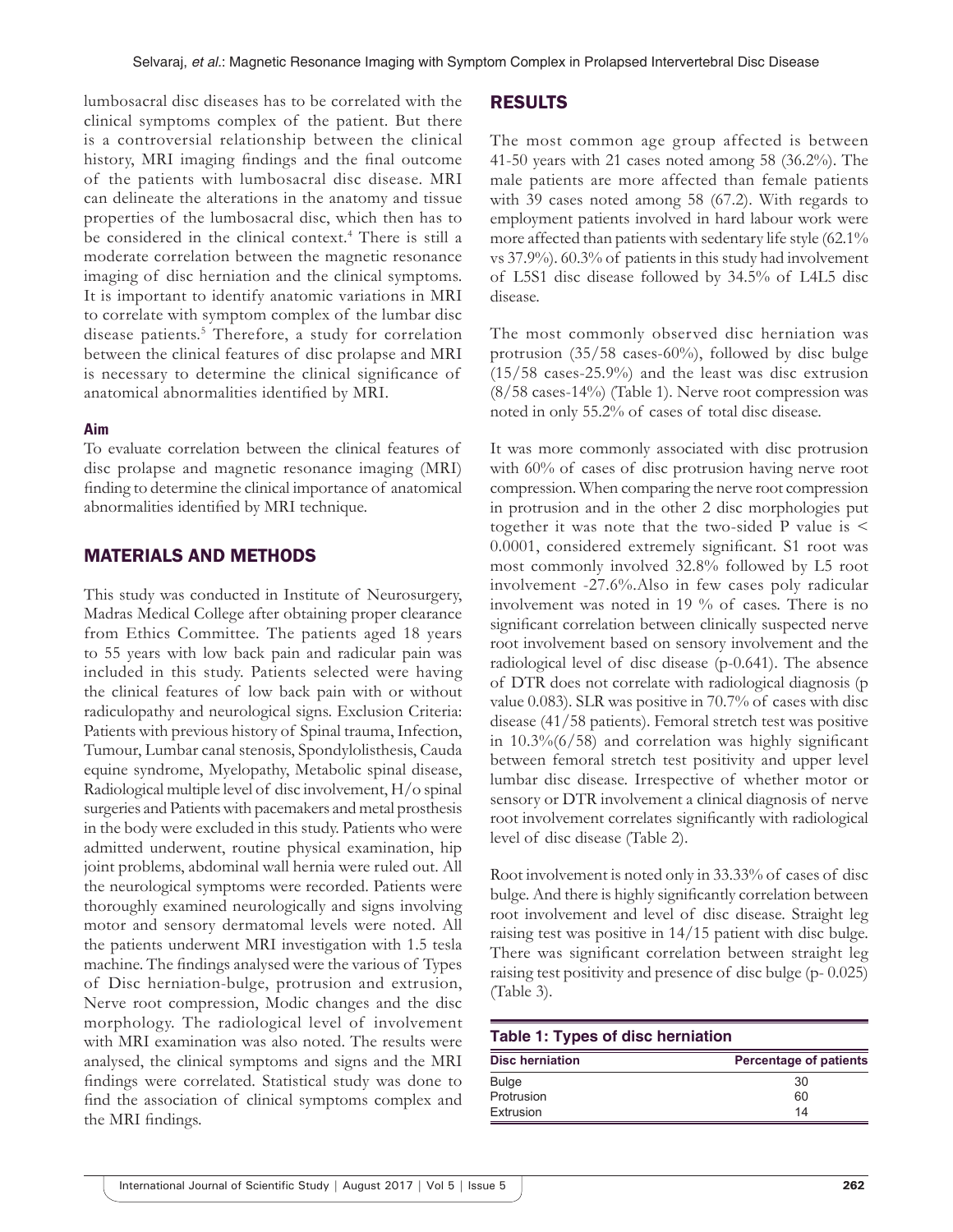There is highly significant correlation between disc protrusion and clinical symptomatology of lumbar disc disease (p value 0.002) (Table 4).

Among 35 cases of disc protrusion SLR positive in 21 cases (60%), there is significant correlation between SLR positivity and disc protrusion (0.027 p value). Motor power was affected and there was 57.1% of disc protrusion and there was significant correlation between loss of motor power and disc protrusion(0.046). Areflexia noted in 9 patients with disc protrusion (25.7%.). There was no significant between areflexia and disc protrusion. There was insignificant correlation between disc protrusion vs sensory symptoms (p- 0.531) (Table 5).

There is multiple nerve root involvement in 19% of cases and its association with disc extrusion is statistically significant (p- 0.0042) (Table 6).

## **DISCUSSION**

In this study each clinical finding was individually analyzed and tried to correlate with capability to predict the radiological level.

When the patient has a motor weakness, it has the highest correlation with radiologic level noted on MRI ( $p = 0.000$ ). Sensory deficit based on the dermatome does not correlate

| Table 2: Nerve root compression-disc morphology |    |                                                 |   |    |  |  |
|-------------------------------------------------|----|-------------------------------------------------|---|----|--|--|
| <b>Root</b><br>compression                      |    | Disc bulge Disc protrusion Disc extrusion Total |   |    |  |  |
| Present                                         |    | 28                                              | 4 | 32 |  |  |
| Absent                                          | 15 |                                                 | 4 | 26 |  |  |
| Total                                           | 15 | 35                                              | 8 | 58 |  |  |

| Table 3: Disc bulge vs clinical symptoms |                               |  |  |  |  |
|------------------------------------------|-------------------------------|--|--|--|--|
| Disc herniation - bulge                  | <b>Percentage of patients</b> |  |  |  |  |
| Root involvement                         | 34                            |  |  |  |  |
| Straight leg raise test                  | 93                            |  |  |  |  |

significantly with the radiologic level (p- 0.641). Similarly the loss a deep tendon reflex is unable to predict the radiological level involved but has a better correlation than loss of sensation (p- 0.083).

Straight leg raising test is positive in most of the cases (70.7%) but is not helpful in diagnosing the radiological level of disc involvement. In Cochrane database systemic review, van der Windt DA *et al.*, 6 has noted that SLR is a highly sensitive and variably specific test in localizing the Lumbar disc disease. But when femoral stretch test is considered, it is not positive in all cases of lumbar disc disease but when femoral stretch test is positive it has a very high correlation for a possibility of a higher level lumbar disc involvement (p- 0.000).

When all the clinical findings noted in a patient were combined and analyzed in this study, clinical evidence of nerve root involvement (radiculopathy) correlates very well with the MRI level of disc involvement (p- 0.000).

On the other hand in this study analysis was also done between different types of disc morphology and various clinical presentations noted in each of them.

In patients with disc bulge alone radiculopathy was not noted in most of the cases (66%). But in those patients in whom radiculopathy was noted they correlated very well with radiological level of disc involvement (p-0.000) but nerve root compression could not be identified on the MRI. Among the two most efficient classification systems of lumbar disc herniations, namely 'Combined Task Force classification' and' van Rijn Classification', the CTF classification divides lumbar discs as normal, focal protrusion, broad-based protrusion and extrusion. The CTF classification excludes the disc bulge as a source of confusion and disagreement.7

Straight leg raising test was positive in 93.34% of the cases indicating that low back ache and sciatica was more common than radiculopathy in cases of disc bulge. A dynamic MRI could have given a better picture regarding nerve root

#### **Table 4: Disc protrusion vs clinical symptomatology of lumbar disc disease**

| Disc herniation - protrusion                         | Clinically suspected nerve root involvement |                |       |      |      |          |      |             |
|------------------------------------------------------|---------------------------------------------|----------------|-------|------|------|----------|------|-------------|
|                                                      | No nerve root involvement                   | L <sub>3</sub> | L4    | L5   | S1   | L3L4L5   | L4L5 | <b>L5S1</b> |
| Present                                              |                                             |                |       |      |      |          |      |             |
| Count                                                |                                             |                |       | 13   | 13   |          |      |             |
| % within disc herniation – protrusion                | 0.0                                         | 0.0            | 2.9   | 37.1 | 37.1 | 2.9      | 2.9  | 17.1        |
| % within clinically suspected nerve root involvement | 0.0                                         | 0.0            | 100.0 | 81.3 | 68.4 | 100.0    | 50.0 | 75.0        |
| Absent                                               |                                             |                |       |      |      |          |      |             |
| Count                                                | 10                                          |                | 0     | 3    | 6    | $\Omega$ |      |             |
| % within disc herniation – protrusion                | 43.5                                        | 4.3            | 0.0   | 13.0 | 26.1 | 0.0      | 4.3  | 8.7         |
| % within clinically suspected nerve root involvement | 100.0                                       | 100.0          | 0.0   | 18.8 | 31.6 | 0.0      | 50.0 | 25.0        |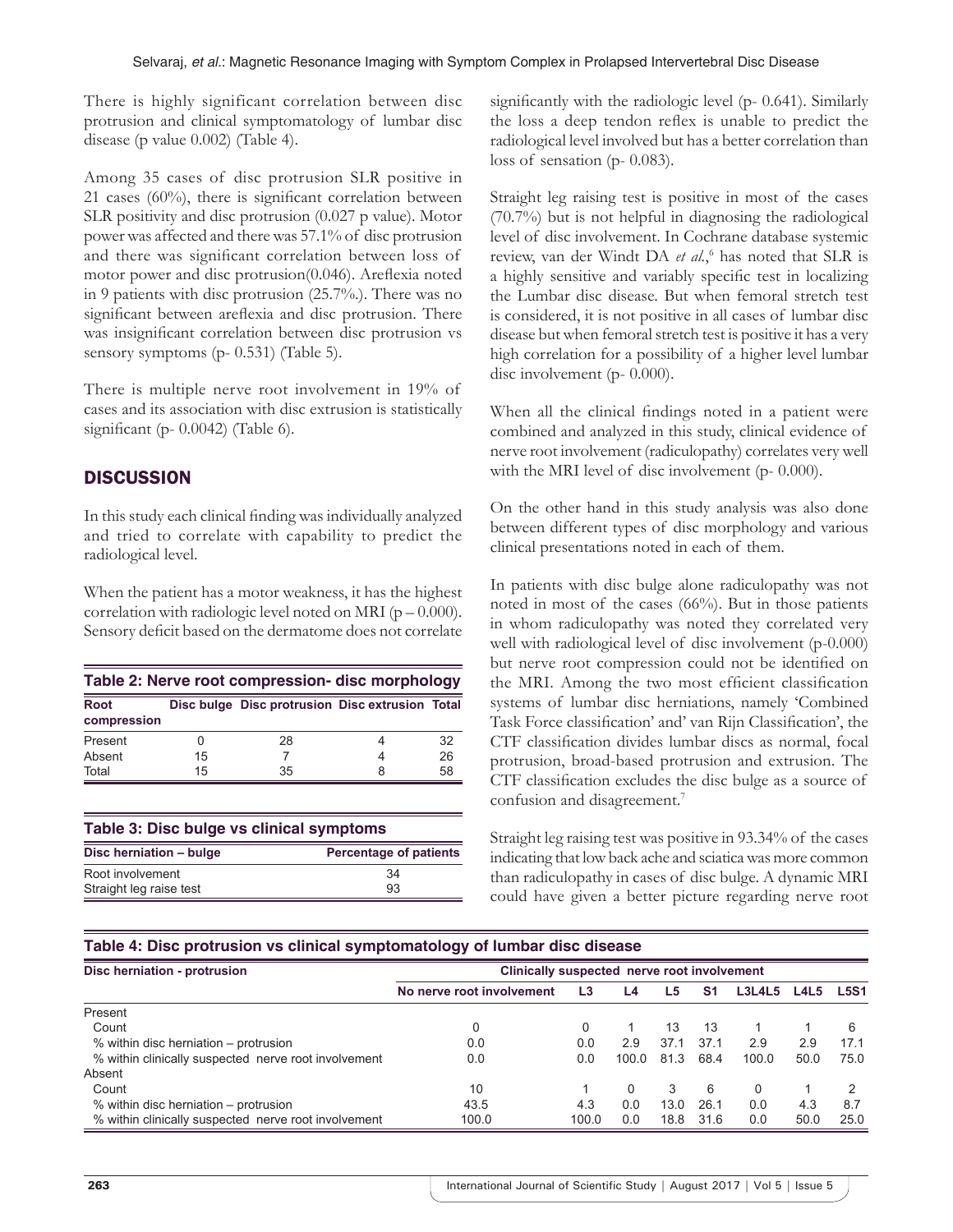compression in cases of radiculopathy which could not be done in this study which is one of the limitations of this study. Tarantino *et al.*, 8 have emphasized the need for upright MRI, to identify occult disc degeneration in patient with chronic back pain with normal recumbent MRI.Also other causes of radiculopathy needs to be considered when nerve root compression is not noted on MRI.

| <b>Table 5: Disc protrusion vs SLR</b> |                               |  |  |  |
|----------------------------------------|-------------------------------|--|--|--|
| Disc herniation - protrusion           | <b>Percentage of patients</b> |  |  |  |
| Straight leg raise test                | 60                            |  |  |  |
| Power - LL                             | 57                            |  |  |  |
| DTR.                                   | 26                            |  |  |  |
| Sensory level                          | 100                           |  |  |  |

#### **Table 6: Disc extrusion vs multiple nerve root involvement**

|                          | <b>Single root</b> | <b>Multiple root</b> | Total     |
|--------------------------|--------------------|----------------------|-----------|
| <b>Extrusion present</b> | 3(5%)              | 5(9%)                | 8(14%)    |
| <b>Extrusion absent</b>  | 44 (76%)           | $6(10\%)$            | 50 (86%)  |
| Total                    | 47 (81%)           | 11 (19%)             | 58 (100%) |

In patients with disc protrusion radiculopathy was noted in all patients and it had a very high correlation (p- 0.002) with presence of disc protrusion. Among the various symptoms associated with disc protrusion loss of motor power had best correlation (p-0.046) in predicting the level of disc disease. Sensory loss and areflexia were not significantly related in predicting the level of disc disease. In our study, there is no significant correlation between sensory loss and areflexia. Straight leg raising test was positive in 60% of the cases of disc protrusion and was significantly associated with predicting the presence of disc protrusion (0.027).

Though radiculopathy was present in all cases of disc protrusion only in 60.3% of cases there was radiological evidence of nerve root compressing again stressing the significance of a dynamic MRI. Gilbert J et al.,<sup>9</sup> have noted how the diagnosis of disc protrusion was made in 50.1% of patients in conventional MRI and 73.3% were found to have disc protrusion with open Upright MRI, after a retrospective study in 1468 symptomatic patients, again emphasizing for dynamic MRI. Even though disc protrusion is noted on MRI if no nerve root compression



**Figure 1: Lumber disc disease suspect**